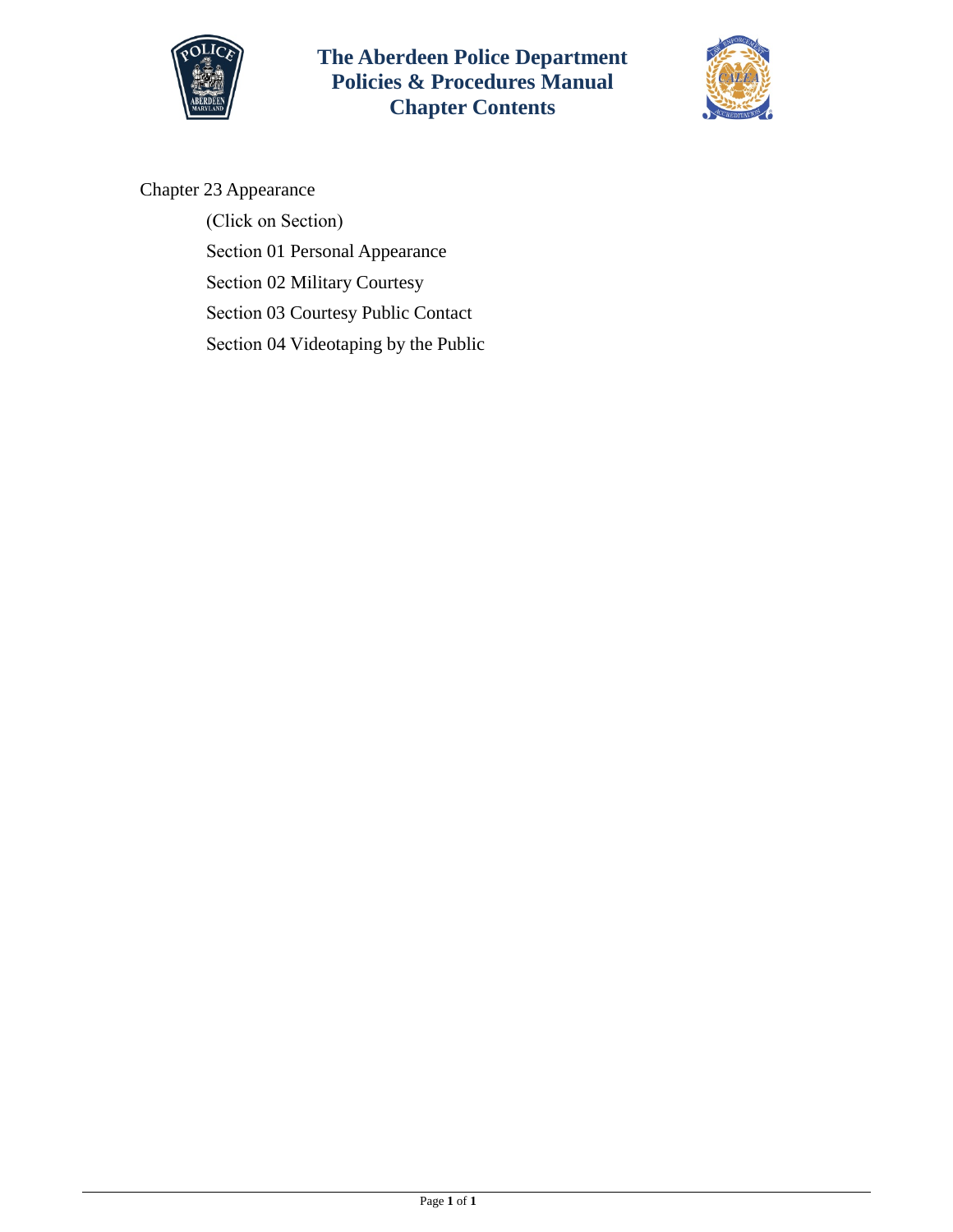



<span id="page-1-0"></span>Chapter 23 Appearance Go 17-017, 10/18/2017 Section 01 Personal Appearance Supersedes Original Policy

# **A. Policy**

1. All employees of the Department are required to be neat, clean, and well-groomed at all times, except where authorized to dress otherwise in a covert investigative assignment.

# **B. Standards of Appearance and Inspections** (22.1.6)

- 1. Employees shall keep uniform and civilian clothes clean and pressed at all times.
- 2. Footwear, leather equipment, and brass, shall be regularly polished and side-arms shall be clean and serviceable at all times.
- 3. Each Police Officer, Police Officer First Class, and Corporal will be inspected daily at roll call, by the Supervisor in Charge. (53.1.1c)
	- a. Clothing Clothing will be clean and give a pressed appearance before each tour of duty.
	- b. Footwear Shoes will be free of dirt and shined.
		- 1) Foul weather footwear will be conservative in appearance.
	- c. Fingernails Employees will keep their fingernails trimmed and free of dirt.
		- 1) Females, while in uniform, may wear only conservative polish or coating on their fingernails.
- 4. Reports indicating outstanding or substandard conditions are a non-record document, and shall be filed in the employee's personnel file for one year, and then destroyed.

# **C. Hair Regulations** (22.1.6)

- 1. Every sworn employee of the Department, while on duty, will be required to keep his/her hair in a neat and well-groomed manner.
	- a. These regulations are not meant to be all inclusive, and final judgment rests with the individual supervisor.
- 2. Male Employees
	- a. Hair on the crown and sides of the head shall be neatly groomed.
		- 1) The length and bulk of the hair shall not interfere with the proper wearing of any authorized uniform headgear.
		- 2) Hair in front will not be groomed so that it falls below the band of properly worn headgear.
	- b. Hair shall be worn in a tapered look, and when combed shall not touch either the ear or the collar.
	- c. Hair on the back of the head shall be tapered down to the neck.
	- d. Sideburns, if an individual chooses to wear them, shall be neatly trimmed and tapered in the same manner as prescribed for hair.
		- 1) Sideburns shall not extend below the earlobe, shall be of even width (NOT FLARED), and shall end with a clean-shaven horizontal line.
	- e. Mustaches will be kept clean, neatly trimmed, and will not be worn to allow the hair to hang over the upper line of the upper lip.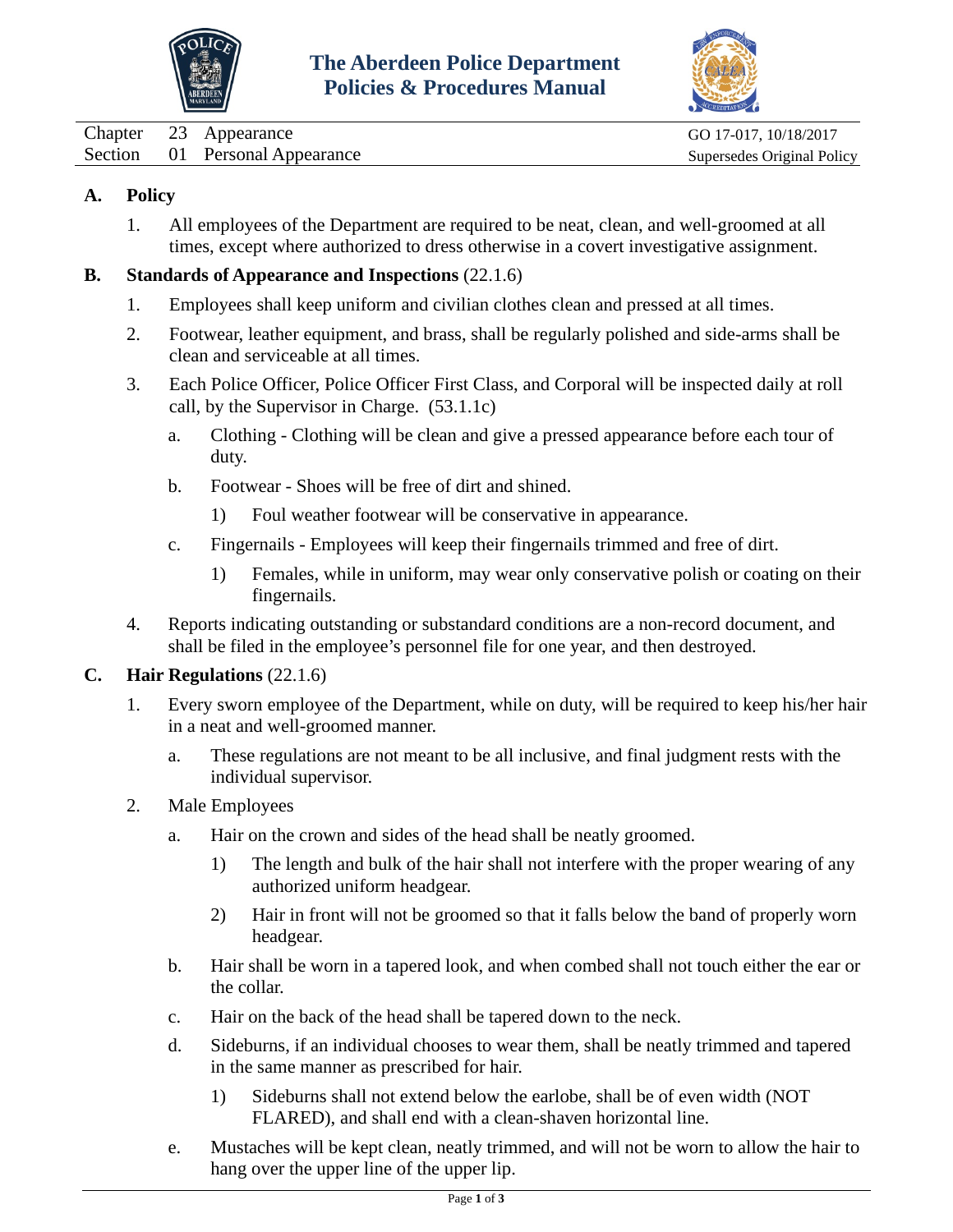



|         |                | <b>MARYLAND</b>                                                                                                                                                                             |                                                                                                                                                                                                                                                                                                                   |                            |  |  |  |
|---------|----------------|---------------------------------------------------------------------------------------------------------------------------------------------------------------------------------------------|-------------------------------------------------------------------------------------------------------------------------------------------------------------------------------------------------------------------------------------------------------------------------------------------------------------------|----------------------------|--|--|--|
| Chapter | 23             |                                                                                                                                                                                             | Appearance                                                                                                                                                                                                                                                                                                        | GO 17-017, 10/18/2017      |  |  |  |
| Section | 01             |                                                                                                                                                                                             | <b>Personal Appearance</b>                                                                                                                                                                                                                                                                                        | Supersedes Original Policy |  |  |  |
|         |                | 1)                                                                                                                                                                                          | No portion of the mustache shall extend below the corners of the mouth or one-<br>half inch beyond the corners of the mouth, and no extreme styles may be worn,<br>such as the handlebar mustache.                                                                                                                |                            |  |  |  |
|         | f.             |                                                                                                                                                                                             | Wigs or hairpieces shall not be worn on duty except to cover natural baldness or<br>disfiguration.                                                                                                                                                                                                                |                            |  |  |  |
|         |                | 1)                                                                                                                                                                                          | If worn under these circumstances, the wig or hairpiece will conform to all<br>Department hair regulations.                                                                                                                                                                                                       |                            |  |  |  |
| 3.      | <b>Beards</b>  |                                                                                                                                                                                             |                                                                                                                                                                                                                                                                                                                   |                            |  |  |  |
|         | a.             | Sworn employees are prohibited from wearing beards, goatees, and other designer<br>facial hairstyles that require partial shaving, unless authorized by the Chief of Police or<br>designee. |                                                                                                                                                                                                                                                                                                                   |                            |  |  |  |
|         | $\mathbf{b}$ . |                                                                                                                                                                                             | Beards are permitted for officers who are assigned to covert operations, and for<br>certified medical reasons, when approved by the Chief of Police or designee.                                                                                                                                                  |                            |  |  |  |
|         | $C_{\bullet}$  |                                                                                                                                                                                             | <b>Medical Condition Related to Beards</b>                                                                                                                                                                                                                                                                        |                            |  |  |  |
|         |                | 1)                                                                                                                                                                                          | The Chief of Police or designee may authorize a sworn officer to wear a beard or<br>maintain an alternate shaving schedule if he has an existing medical condition that<br>restricts or prevents them from shaving.                                                                                               |                            |  |  |  |
|         |                | 2)                                                                                                                                                                                          | Sworn officer that have an existing medical condition that restricts or prevents<br>them from shaving shall submit to the Chief of Police through the chain of<br>command, an original and fully completed Form 0190 Beard Exemption that<br>documents the medical condition, signed by a licensed dermatologist. |                            |  |  |  |
|         |                | 3)                                                                                                                                                                                          | Sworn officers shall renew their Beard Exemption form every six (6) months.                                                                                                                                                                                                                                       |                            |  |  |  |
|         |                | 4)                                                                                                                                                                                          | Respective Division Commanders are responsible for maintaining completed<br>Beard Exemption forms.                                                                                                                                                                                                                |                            |  |  |  |
|         | d.             |                                                                                                                                                                                             | <b>Beard Appearance Standards</b>                                                                                                                                                                                                                                                                                 |                            |  |  |  |
|         |                | 1)                                                                                                                                                                                          | A sworn employee, approved to wear a beard because of a medical condition,<br>shall keep his facial hair neatly trimmed not to exceed 1/4 inch in length.                                                                                                                                                         |                            |  |  |  |
|         |                | 2)                                                                                                                                                                                          | Supervisors shall be responsible for ensuring compliance with grooming<br>standards.                                                                                                                                                                                                                              |                            |  |  |  |
| 4.      |                |                                                                                                                                                                                             | <b>Female Sworn Employees</b>                                                                                                                                                                                                                                                                                     |                            |  |  |  |
|         | a.             |                                                                                                                                                                                             | The length, bulk, or appearance of natural hair will not be excessive, ragged, or<br>unkempt.                                                                                                                                                                                                                     |                            |  |  |  |
|         |                | 1)                                                                                                                                                                                          | Hair will be neatly groomed and will not hang over the collar.                                                                                                                                                                                                                                                    |                            |  |  |  |
|         |                | 2)                                                                                                                                                                                          | Hair in front will be groomed so that it does not fall below the band of properly<br>worn uniform headgear.                                                                                                                                                                                                       |                            |  |  |  |
|         |                |                                                                                                                                                                                             |                                                                                                                                                                                                                                                                                                                   |                            |  |  |  |

- 3) The hair may be worn slightly over the ears, but in no case will the bulk or length of the hair interfere with the proper wearing of any authorized headgear.
- 4) Ponytails or completely plaited hair is unacceptable.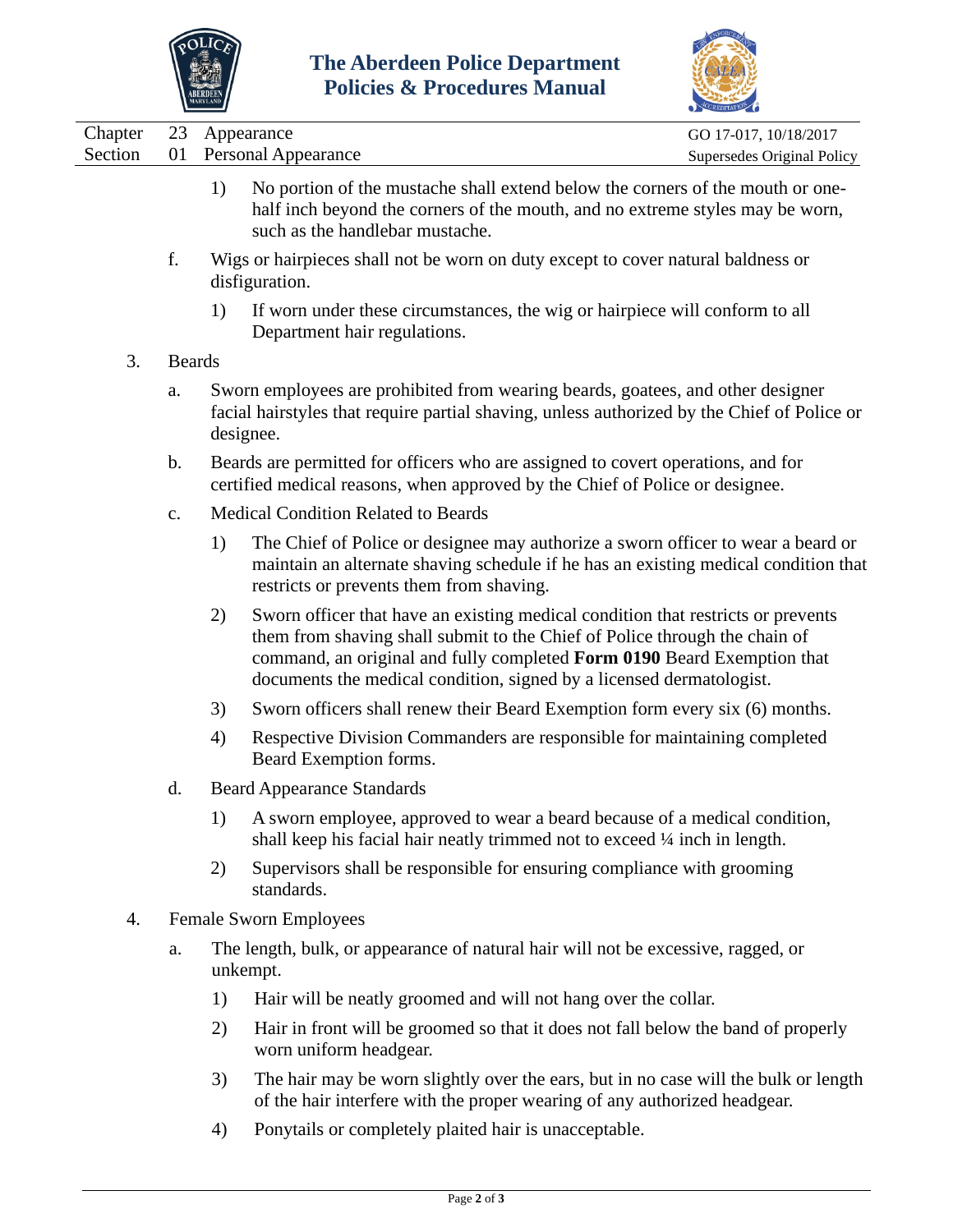



|         |                                                                       | <b>MARYLAND</b>                                                                                                                                                                                                              | ACCREDITATION              |  |  |  |  |  |
|---------|-----------------------------------------------------------------------|------------------------------------------------------------------------------------------------------------------------------------------------------------------------------------------------------------------------------|----------------------------|--|--|--|--|--|
| Chapter | 23                                                                    | Appearance                                                                                                                                                                                                                   | GO 17-017, 10/18/2017      |  |  |  |  |  |
| Section | 01                                                                    | <b>Personal Appearance</b>                                                                                                                                                                                                   | Supersedes Original Policy |  |  |  |  |  |
|         | b.                                                                    | Hairpieces or wigs worn on duty must conform to the same standards as stipulated for<br>natural hair.                                                                                                                        |                            |  |  |  |  |  |
|         | Hair coloring, if used, must appear natural.<br>$\mathbf{c}$ .        |                                                                                                                                                                                                                              |                            |  |  |  |  |  |
|         | d.                                                                    | No ribbons or ornaments shall be worn in the hair except for neat inconspicuous bobby<br>pins or conservative barrettes.                                                                                                     |                            |  |  |  |  |  |
|         | When worn, cosmetics will be in good taste and natural looking.<br>e. |                                                                                                                                                                                                                              |                            |  |  |  |  |  |
|         |                                                                       | Eye shadow, false eyelashes, excessive lipstick, and earrings are prohibited.<br>1)                                                                                                                                          |                            |  |  |  |  |  |
|         | f.                                                                    | Buns and French braids will be permitted on top of the head or back of the head, in a<br>neat and attractive manner, provided they do not interfere with the wearing of uniform<br>headgear and do not hang over the collar. |                            |  |  |  |  |  |
| 5.      |                                                                       | <b>Police Communications Operators</b>                                                                                                                                                                                       |                            |  |  |  |  |  |
|         | a.                                                                    | Police Communications Operators, male and female, will conform to dress and<br>grooming standards which reflect a professional appearance.                                                                                   |                            |  |  |  |  |  |
| 6.      |                                                                       | Non-uniformed Sworn and Non-Sworn Employees                                                                                                                                                                                  |                            |  |  |  |  |  |
|         | a.                                                                    | Non-uniformed civilian employees will conform to dress and grooming standards<br>which reflect a professional appearance.                                                                                                    |                            |  |  |  |  |  |
|         | b.                                                                    | Sworn employees, who are not, because of their assignment, required to wear the<br>uniform, will dress in a manner which reflects a professional appearance.                                                                 |                            |  |  |  |  |  |
|         |                                                                       | 1)<br>Grooming standards for these employees will be the same as those for uniformed<br>police employees.                                                                                                                    |                            |  |  |  |  |  |
|         | $\mathbf{C}$ .                                                        | Sworn employees assigned to covert operations will be exempt from grooming dress<br>standards specified for other sworn employees.                                                                                           |                            |  |  |  |  |  |
| D.      |                                                                       | Jewelry $(22.1.6)$                                                                                                                                                                                                           |                            |  |  |  |  |  |
| 1.      |                                                                       | Division Commanders may prohibit the wearing of bracelets (excluding medical alert<br>identification) and other jewelry if it detracts from the professional appearance of the<br>employee or constitute a safety hazard.    |                            |  |  |  |  |  |
| 2.      |                                                                       | Uniformed female employees may wear one matching set of 3mm gold or silver stud<br>earrings.                                                                                                                                 |                            |  |  |  |  |  |
|         | a.                                                                    | Earrings must be centered on the earlobe and have safety backings.                                                                                                                                                           |                            |  |  |  |  |  |
|         | $\mathbf b$ .                                                         | Male uniformed employees may not wear any earrings while on duty unless assigned to<br>covert capacity.                                                                                                                      |                            |  |  |  |  |  |
| 3.      |                                                                       | Other than described above, no visible body piercings will be permitted.                                                                                                                                                     |                            |  |  |  |  |  |
|         |                                                                       |                                                                                                                                                                                                                              |                            |  |  |  |  |  |
|         |                                                                       |                                                                                                                                                                                                                              |                            |  |  |  |  |  |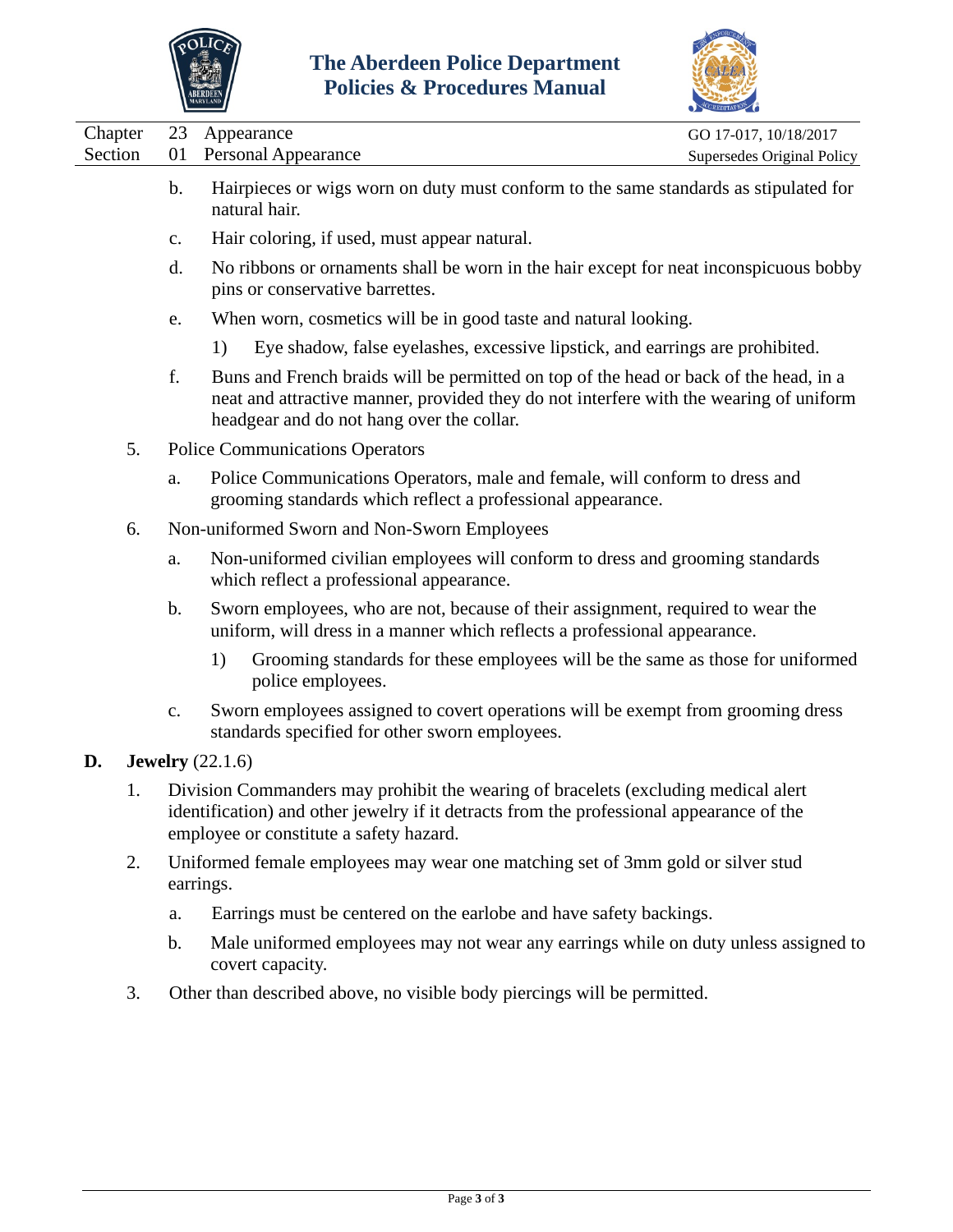



<span id="page-4-0"></span>Chapter 23 Appearance Original Policy Section 02 Military Courtesy

## **A. General**

- 1. Military courtesy deals mainly with affording correct courtesy and respect to subordinates, fellow workers, and supervisors.
- 2. Hand Salute Police employees of this Department, when encountering police officers the rank of Lieutenant and above, wearing the uniform, the Governor, Lieutenant Governor, or Commissioned Officers of the U.S. Armed Forces shall render the proper hand salute.
	- a. When inside the police station an exchange of salutes will be given upon the first encounter of the day. Further saluting throughout the day is not necessary, but may be practiced at the discretion of those involved.
	- b. The exchange of salutes while on patrol between APD officers and officers of other agencies is a fine gesture and the practice should be followed.
	- c. No salute or other acknowledgment will be made when encountering another member who is known to be assigned to investigative or other types of covert operations, unless such member makes an acknowledgment first.
- 3. The Aberdeen Police Department is a semi-military organization. In keeping with basic military courtesy, the use of the word "sir" or a rank description in general conversation is expected.
- 4. In general, the chain of command will be followed in dealing with Department matters.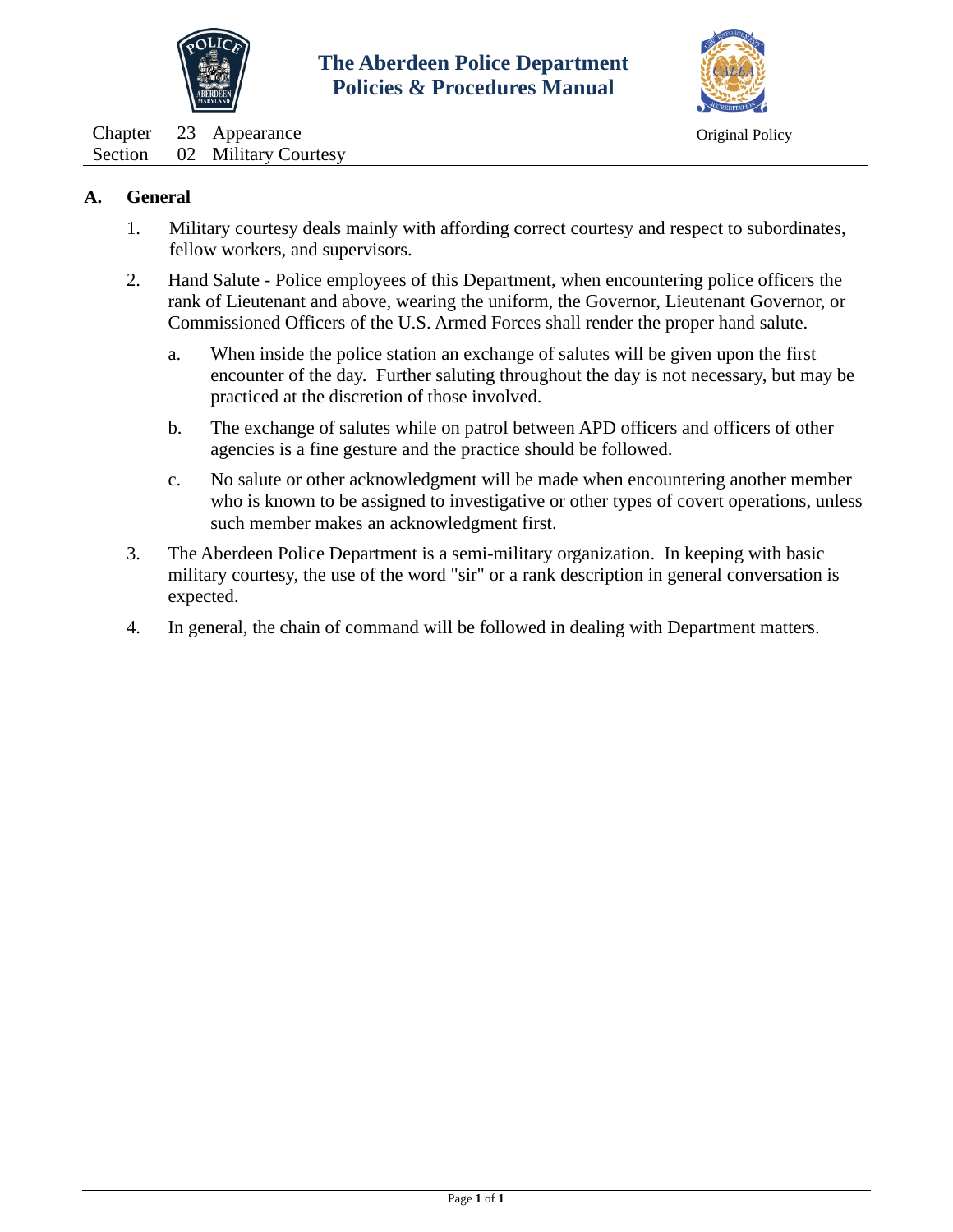



<span id="page-5-0"></span>Chapter 23 Appearance Original Policy Section 03 Courtesy-Public Contact

### **A. Guidelines**

- 1. Few areas generate such a number of complaints as discourtesy.
- 2. While courtesy may seem minor compared to issues of honesty, use of force and other serious matters, the time and ill-will generated by complaints of discourtesy cannot be overestimated.
- 3. Practicing courtesy is a way the Department earns respect and support of others.
- 4. Without the support of Aberdeen residents and officials, it is impossible to attain police goals.
- 5. Courtesy encourages cooperation and wins respect; discourtesy breeds obstruction and contempt.
- 6. Nothing which follows means that employees must sacrifice safety or become the passive recipients of endless abuse.
- 7. It is recognized that employees must occasionally speak sternly to citizens in order to discharge their duties.
- 8. It is also recognized that some persons may become unruly or complain no matter how much consideration or restraint is shown them.
- 9. In the final analysis, remember that it is easier and more effective for employees to explain their actions to a member of the public, than it is for a supervisor to try to explain them in the employee's behalf.
- 10. Probably the easiest way to avoid trouble is to speak to the public and co-workers in the same manner as you would like them to speak to you.

#### **B. The Value of Explanation**

- 1. Most people are unfamiliar with laws, police work and procedures within the Criminal Justice System.
	- a. The most frequently overlooked courtesy is the simple act of explaining what you are doing.
	- b. When people are ignorant of the reason for police actions, they may assume police employees are acting out of ignorance, arrogance, or whim.
	- c. Such assumptions almost always provoke suspicion, anger, or reduced willingness to cooperate.
- 2. Occasionally an employee may not be free to explain his actions because to do so might violate a confidence or interfere with a crisis situation.
	- a. These situations should be rare.
	- b. If a citizen asks why the police are in the neighborhood, nothing in this procedure prevents the officer from providing a reason.
	- c. However, the name of victims or complainants should not be provided.
	- d. If there is an emergency situation that prevents the officer from giving a reason, tell the citizen that you will get back to them later, when the situation is concluded.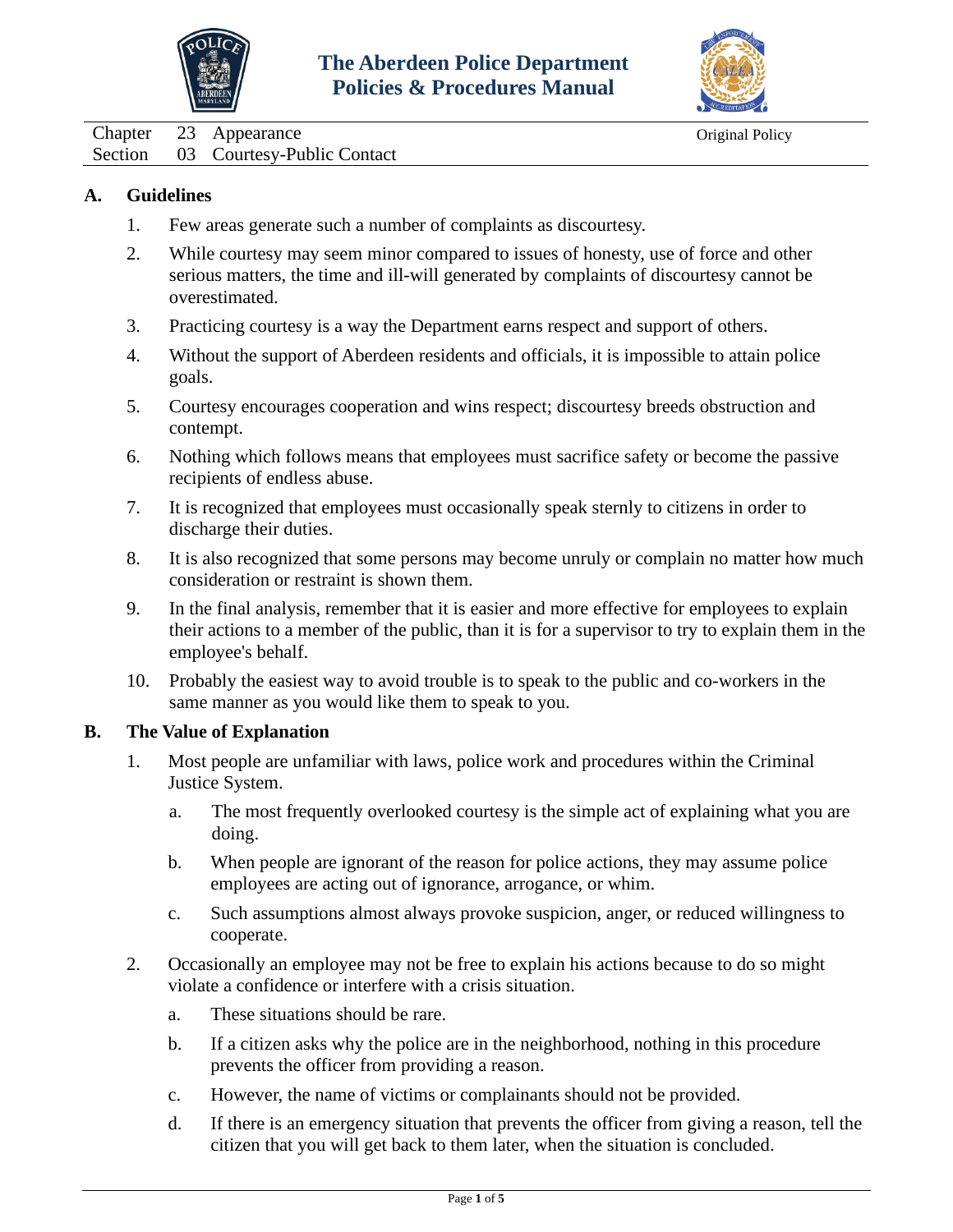



|                    |                                                                                                                                       |                                                                                                                                                                                                      | ACCREDITATION                                                                        |  |  |  |  |
|--------------------|---------------------------------------------------------------------------------------------------------------------------------------|------------------------------------------------------------------------------------------------------------------------------------------------------------------------------------------------------|--------------------------------------------------------------------------------------|--|--|--|--|
| Chapter<br>Section | 23<br>03                                                                                                                              | Appearance<br>Courtesy-Public Contact                                                                                                                                                                | Original Policy                                                                      |  |  |  |  |
|                    | e.                                                                                                                                    | EXAMPLE: Officers respond to a man with a gun call. A citizen approaches an officer<br>on the perimeter asking, "What's going on?"                                                                   |                                                                                      |  |  |  |  |
|                    |                                                                                                                                       | 1)<br>The officer responds, "get out of here," waiving the citizen away.                                                                                                                             |                                                                                      |  |  |  |  |
|                    |                                                                                                                                       | 2)<br>The citizen may keep asking, and may even come closer to danger.                                                                                                                               |                                                                                      |  |  |  |  |
|                    |                                                                                                                                       | 3)<br>area for your safety."                                                                                                                                                                         | All the officer needed to do is say, "I have a man with a gun call, please leave the |  |  |  |  |
|                    |                                                                                                                                       | Most citizens would immediately clear out of the danger area.<br>4)                                                                                                                                  |                                                                                      |  |  |  |  |
|                    | f.                                                                                                                                    | A traffic violator should not be lectured.                                                                                                                                                           |                                                                                      |  |  |  |  |
|                    |                                                                                                                                       | The officer can explain the violation if the person is at all receptive.<br>1)                                                                                                                       |                                                                                      |  |  |  |  |
|                    | g.                                                                                                                                    | If an officer is asked to act contrary to law or policy, he should not only refuse, but also<br>attempt to explain the law or policy.                                                                |                                                                                      |  |  |  |  |
|                    | h.                                                                                                                                    | Any person who is subjected to a delay, a field interrogation, or a warrant check, should<br>be given an explanation whenever possible.                                                              |                                                                                      |  |  |  |  |
| $\mathbf{C}$ .     | <b>Listening</b>                                                                                                                      |                                                                                                                                                                                                      |                                                                                      |  |  |  |  |
| 1.                 |                                                                                                                                       | Active listening is work.                                                                                                                                                                            |                                                                                      |  |  |  |  |
|                    | a.                                                                                                                                    | It calls for patience, avoidance of interruption, and for putting other concerns aside so<br>as to concentrate on what is being expressed by another.                                                |                                                                                      |  |  |  |  |
|                    | b.                                                                                                                                    | An employee may do "pretend" listening, while his mind is occupied elsewhere, but<br>few persons will be fooled.                                                                                     |                                                                                      |  |  |  |  |
|                    | c.                                                                                                                                    | "Pretend" listening has an element of contempt, because it shows that one person does<br>not value another enough to listen to him.                                                                  |                                                                                      |  |  |  |  |
|                    | d.                                                                                                                                    | Allowing unnecessary interruptions also implies contempt, for the same reason.                                                                                                                       |                                                                                      |  |  |  |  |
| 2.                 | The complaint most frequently received by any police department is that an employee did not<br>pay someone the courtesy of listening. |                                                                                                                                                                                                      |                                                                                      |  |  |  |  |
|                    | a.                                                                                                                                    | Such complaints will describe an employee's behavior as "cold," "hard," "mean,"<br>"arrogant," "uncaring," "obnoxious," and so on.                                                                   |                                                                                      |  |  |  |  |
| 3.                 |                                                                                                                                       | A complainant will say an employee "treated me like a criminal," "refused to listen to me," or<br>"cut me off when I tried to explain."                                                              |                                                                                      |  |  |  |  |
| 4.                 |                                                                                                                                       | Such complaints come from victims and violators alike. What they all have in common is<br>that the complainant was not actively listened to.                                                         |                                                                                      |  |  |  |  |
| 5.                 |                                                                                                                                       | It is true that some persons may confuse an explanation with an argument.                                                                                                                            |                                                                                      |  |  |  |  |
|                    | a.                                                                                                                                    | But it is also true that in many cases, the employee simply did not take the time to<br>listen, or felt that listening would be interpreted as weakness.                                             |                                                                                      |  |  |  |  |
|                    | b.                                                                                                                                    | While circumstances may not always allow police employees to listen at great length, it<br>is important to remember that time spent listening is usually more productive than time<br>spent talking. |                                                                                      |  |  |  |  |

- c. Whenever possible, police employees both in the station and outside will:
- d. Actively listen to another's view, without interruption if possible, and,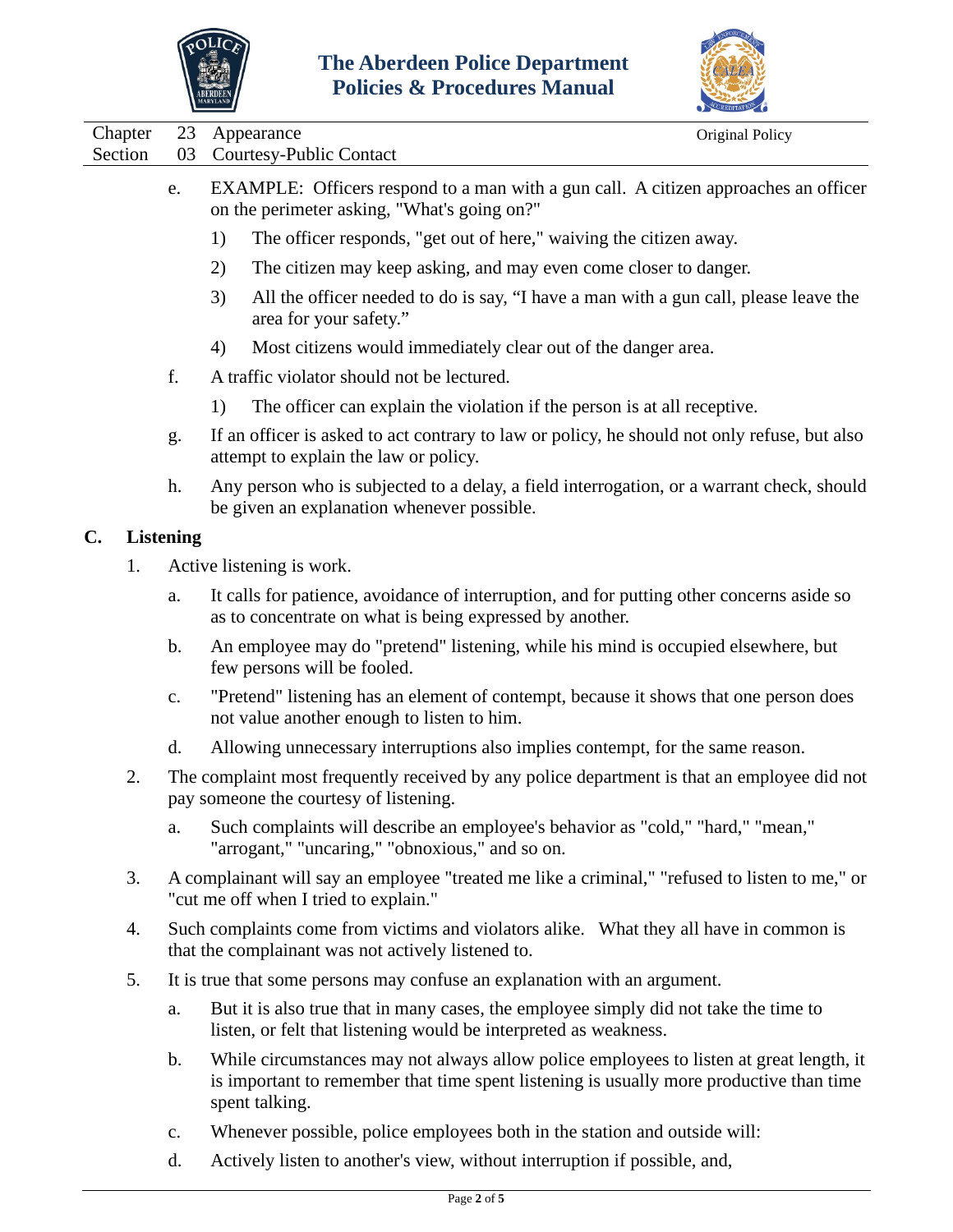



Chapter 23 Appearance Original Policy

- e. Acknowledge that the person has been heard.
	- 1) The best way to show that another has been heard is to re-state the other's point, as in "So you feel you got this ticket because the meter isn't working."
	- 2) It is always possible to listen to, and acknowledge, what is being said, without approving its content or exercising the behavior being discussed.

### **D. Procedure**

- 1. Introductions
	- a. Whenever possible, employees are expected to identify themselves by title and name at the start of any public contact.
	- b. Greetings such as "good morning" or "good afternoon" should be included whenever appropriate.
	- c. Remember that greetings are the first and best opportunity to set the tone of any encounter.
	- d. The more cordial (or at least neutral) an encounter is kept, the more the participants can concentrate on the business at hand.
- 2. Employee Identification
	- a. All Department personnel are issued an official Aberdeen Police Department Identification card that includes their photograph on the card.
	- b. Whenever any person requests to view an officer's identification and badge, the officer will immediately comply.
	- c. Civilian department personnel will show their Department identification, if asked, when they are performing Department business or duties.
- 3. Tone of Voice
	- a. Too often, tone of voice is left to chance.
	- b. Employees should be aware of voice tone and use it to their advantage, by not betraying sarcasm, contempt, anger or other emotions, which are likely to provoke opposition.
- 4. Voice Volume
	- a. There are situations, of course, when the voice must be raised.
	- b. However, often the best response to the loud voice of another is a very quiet reply.
	- c. It preserves a clear difference between the behavior of the police employee and the behavior of the person with whom he is dealing.
- 5. Forms of Address
	- a. Employees should not address citizen by first names unless it is clearly appropriate.
	- b. Nicknames or diminutives such as "Skippy," "Pops," "Junior," etc. are never appropriate.
	- c. Employees are encouraged to use "Mister" and "Ms" whenever a person is addressed by the last name.
	- d. If the last name is not known, employees will use "Sir," "Ma'am," etc.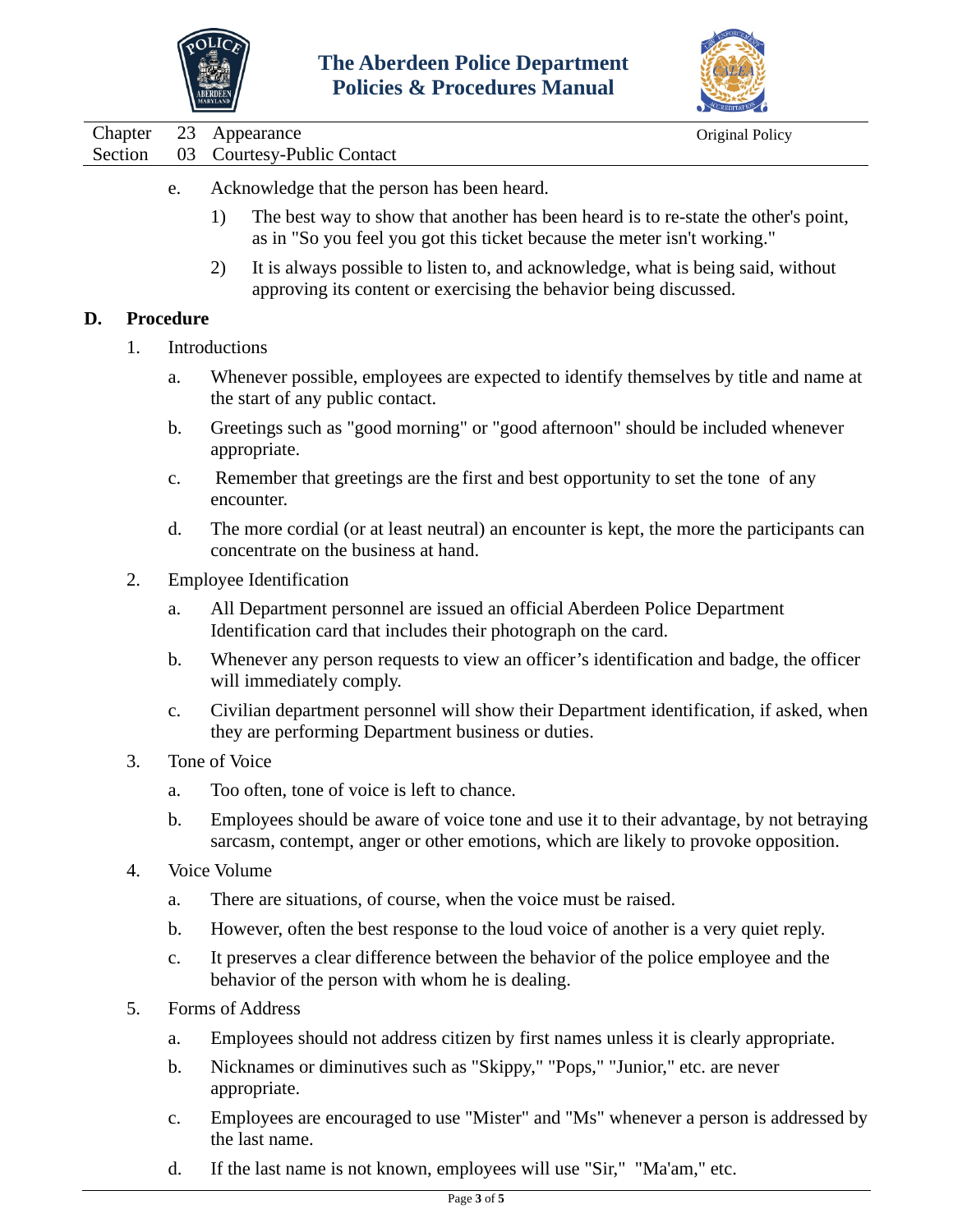



Chapter 23 Appearance Original Policy

- Section 03 Courtesy-Public Contact
	- 6. Body Language
		- a. While employees must often assume stances for safety during encounters with the public, care must be taken to avoid needlessly provoking negative reactions, as in gesturing with an ASP or flashlight.
		- b. The display of a friendly or at least neutral facial expression is encouraged as an effective way to gain cooperation.
	- 7. Crowding
		- a. Most persons are threatened or offended by intrusion into their personal space unless they have consented.
		- b. Employees must restrict this practice to, physical arrest, separating opponents, weapons frisk, seizing evidence, or controlling a potential disturbance.
		- c. Crowding may only be done for a specific, legitimate reason, not unconsciously or for merely personal reasons.
	- 8. Demeaning Remarks
		- a. A remark or form of address that ridicules a citizen or fellow employee, expresses contempt or is calculated to anger is never appropriate.

#### **E. Provocation by Others**

- 1. Persons often direct their anger and frustration against police employees, especially victims of crimes, and to reply is a constant temptation.
	- a. However, there is nothing to gain from replying to insults and much to lose.
	- b. It is important to preserve a clear distinction between the proper behavior of employees and the offensive behavior of others.
- 2. The best way to handle an insult is to either ignore it or point out that you are not insulting them.
	- a. Focus on completing the business at hand. Police are not required to correct merely obnoxious behavior, and it is futile to try.
- 3. When insulting behavior by a citizen may incite public disturbance or become a challenge to an officer's authority, calm and careful warnings are then appropriate so the citizen has an opportunity to moderate the behavior and avoid arrest.
	- a. This is an important test of an officer's ability to control a situation while controlling himself.
	- b. The officer must not allow emotions to aggravate the situation or become an issue in later court or other proceedings.
	- c. Whether handling a call for service, making and arrest, investigating a crime, or collecting evidence, officer must not allow themselves to be diverted from duty by obnoxious behavior.
	- d. This does not mean the employee must always accept every abuse short of an offense that calls for an arrest.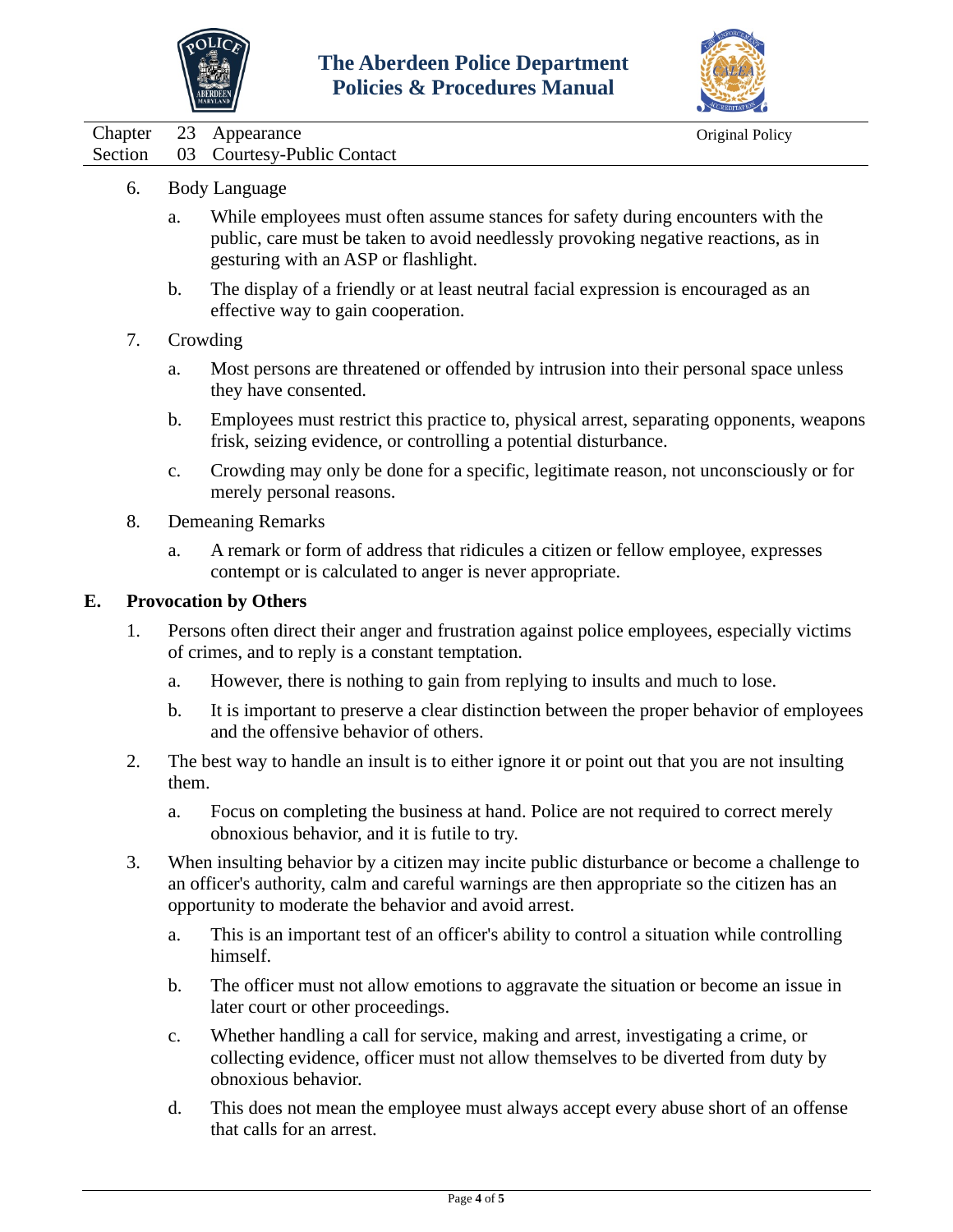



| Chapter | 23 | Appearance                                                                                                                                          | Original Policy |
|---------|----|-----------------------------------------------------------------------------------------------------------------------------------------------------|-----------------|
| Section | 03 | <b>Courtesy-Public Contact</b>                                                                                                                      |                 |
|         | e. | If a delay is possible, the employee may elect to break the contact with the offending<br>citizen if he refuses to moderate behavior.               |                 |
|         | f. | Such actions must be clearly explained to the citizen, as should the means to remedy it.                                                            |                 |
|         | g. | Also, this does not preclude an officer from arresting a citizen when the obnoxious<br>behavior is not corrected and becomes a breach of the peace. |                 |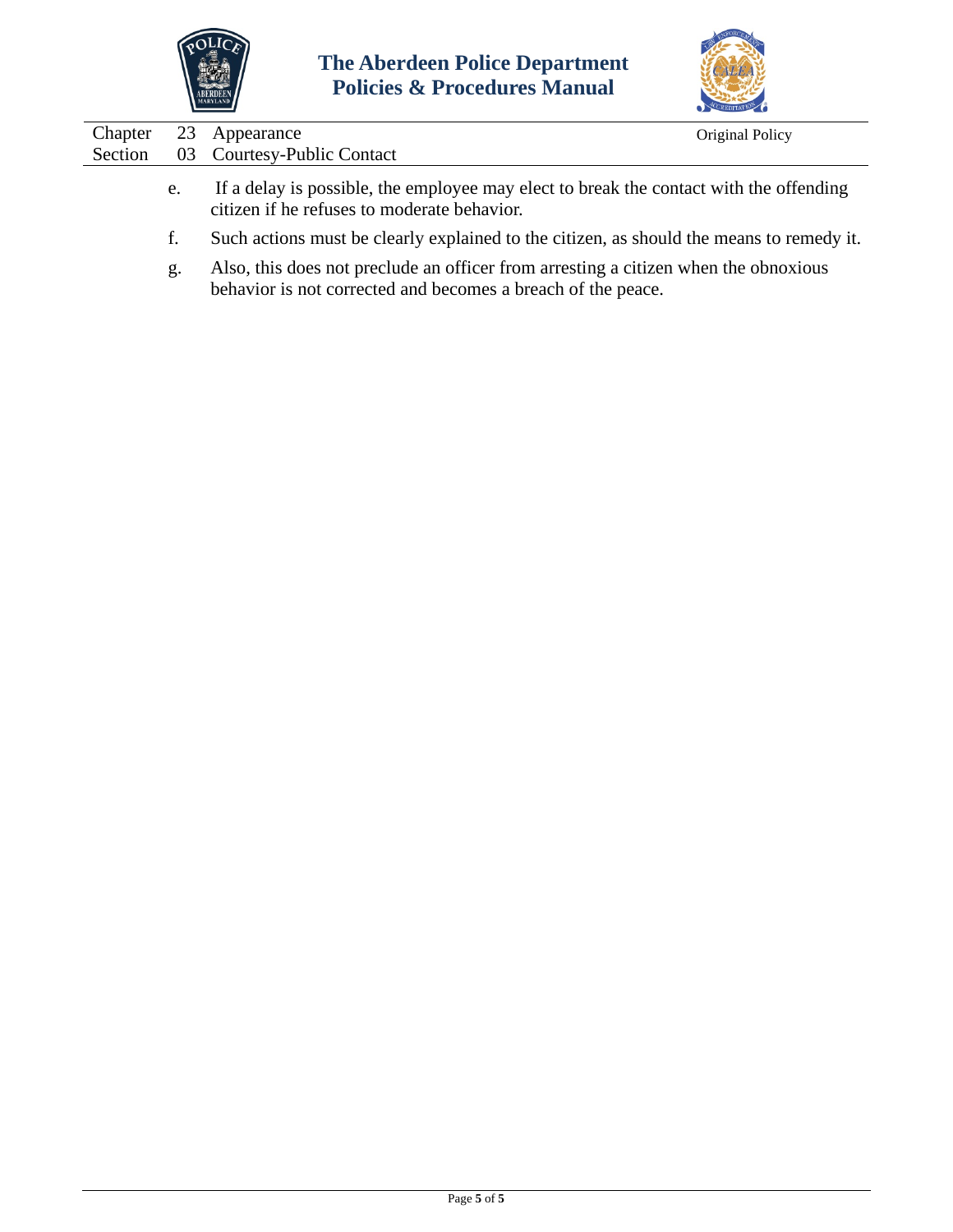



<span id="page-10-0"></span>

| Chapter | 23 Appearance                        | Original Policy |
|---------|--------------------------------------|-----------------|
|         | Section 04 Videotaping by the Public | Supersedes n/a  |

## **A. Policy**

1. Members of the general public have a First Amendment right to video record, photograph, and/or audio record APD Officers while officers conduct official business or while officers are acting in an official capacity in any public space, unless such recordings interfere with police activity.

### **B. Regulations**

- 1. If a person is taking photographs or recording from a place where he or she has a right to be, this activity by itself does not constitute suspicious conduct.
- 2. In areas open to the public, officers shall allow bystanders the same access for photographing or recording as is given to members of the news media, as long as the bystander has a legal right to be present where he or she is located.
	- a. A bystander has the right under the First Amendment to observe and record officers in the public discharge of their duties.
	- b. Public settings include, e.g., parks, sidewalks, streets, and locations of public protests; but that protection extends also to an individual's home or business, common areas of public and private facilities and buildings, and any other public or private facility at which the individual has a legal right to be present.
	- c. The fact that a bystander has a camera or other recording device does not, however, entitle the bystander to cross a police line, to enter an area that is closed to the public, or to enter any area designated as a crime scene.
- 3. As long as the photographing or recording takes place in a setting at which the individual has a legal right to be present and does not interfere with a member's safety, members shall not inform or instruct people that photographing or recording of police officers, police activity or individuals who are the subject of police action (such as a Terry stop or an arrest) is not allowed; requires a permit; or requires the member's consent. Additionally, members shall not:
	- a. Order that person to cease such activity;
	- b. Demand that person's identification;
	- c. Demand that the person state a reason why he or she is taking photographs or recording;
	- d. Detain that person;
	- e. Intentionally block or obstruct cameras or recording devices; or
	- f. In any way threaten, intimidate or otherwise discourage an individual from recording members' enforcement activities.
	- NOTE: Members may ask questions during the course of a contact, but members are reminded that there is no justification for ordering a person to stop or requiring that they answer unless the member reasonably suspects that a person has committed, is committing, or is about to commit any crime.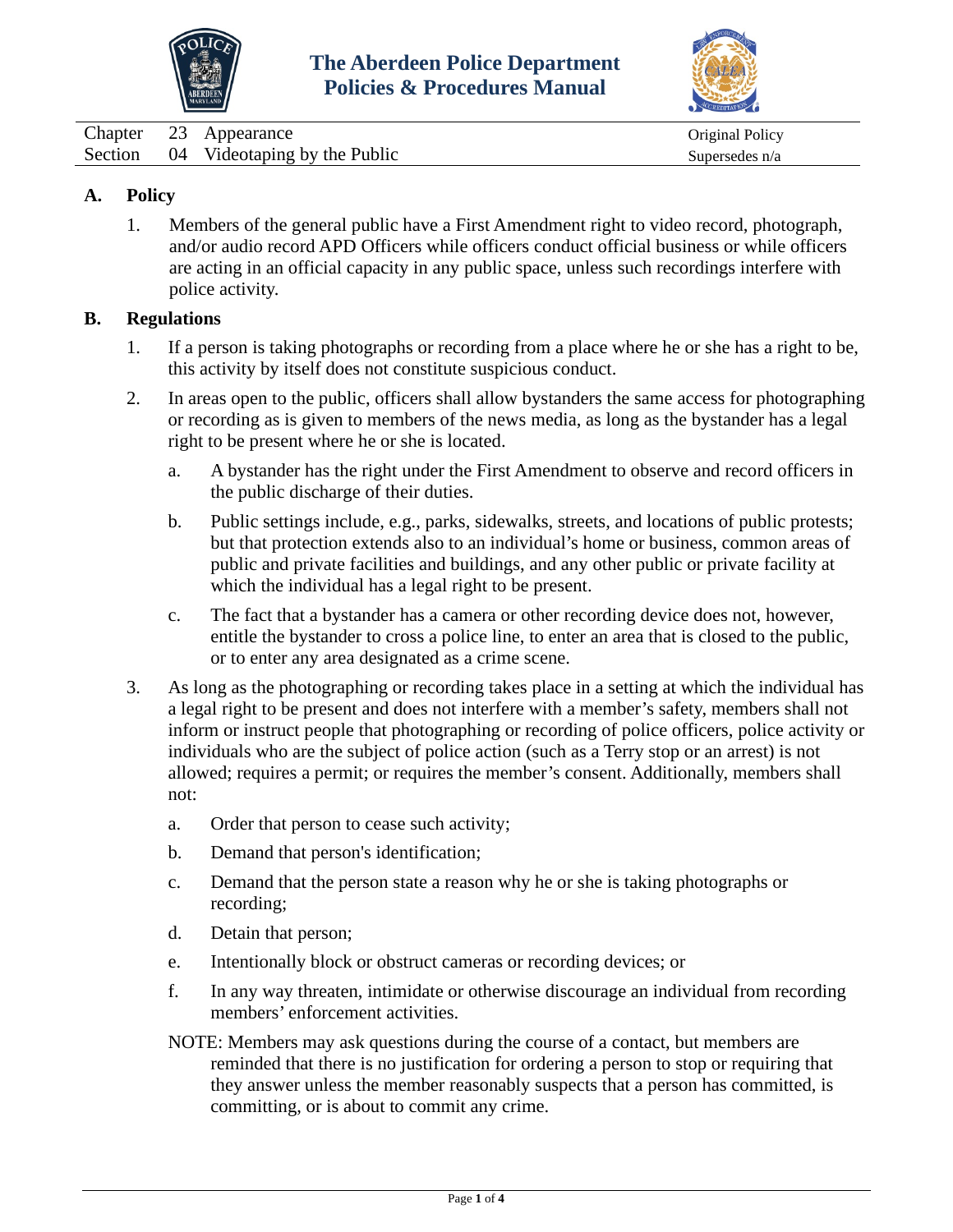

 $\overline{\phantom{a}}$ 

 $\overline{\phantom{0}}$ 



|                    |                                                                                                                                                                                                                                                            | <b>ADERDEEN</b><br>MARYLAND                                                                                                                                                       |                                                                                                                                                                                                                                                                                                                                          |                                                                                                                                                                                                                                                               |                                   |  |  |  |
|--------------------|------------------------------------------------------------------------------------------------------------------------------------------------------------------------------------------------------------------------------------------------------------|-----------------------------------------------------------------------------------------------------------------------------------------------------------------------------------|------------------------------------------------------------------------------------------------------------------------------------------------------------------------------------------------------------------------------------------------------------------------------------------------------------------------------------------|---------------------------------------------------------------------------------------------------------------------------------------------------------------------------------------------------------------------------------------------------------------|-----------------------------------|--|--|--|
| Chapter<br>Section | 23<br>04                                                                                                                                                                                                                                                   |                                                                                                                                                                                   | Appearance                                                                                                                                                                                                                                                                                                                               | Videotaping by the Public                                                                                                                                                                                                                                     | Original Policy<br>Supersedes n/a |  |  |  |
| 4.                 | Members are reminded that the public does not have a right to interfere with police activity.<br>Interference consists of conduct, threats, actions or activities that prevent or hinder, or<br>purport to prevent or hinder, members from doing their job |                                                                                                                                                                                   |                                                                                                                                                                                                                                                                                                                                          |                                                                                                                                                                                                                                                               |                                   |  |  |  |
|                    | a.                                                                                                                                                                                                                                                         |                                                                                                                                                                                   |                                                                                                                                                                                                                                                                                                                                          | If a person is photographing or recording police activity from a position that impedes or<br>interferes with the safety of members or their ability to perform their duties, a member<br>may direct the person to move to a position that will not interfere. |                                   |  |  |  |
|                    |                                                                                                                                                                                                                                                            | 1)                                                                                                                                                                                |                                                                                                                                                                                                                                                                                                                                          | However, a member shall not order the person to stop photographing or recording.                                                                                                                                                                              |                                   |  |  |  |
|                    | b.                                                                                                                                                                                                                                                         |                                                                                                                                                                                   | If a person is photographing or recording police activity from a position that impedes or<br>threatens the safety of members of the public, a member shall direct the person to move<br>to a position that will not interfere.                                                                                                           |                                                                                                                                                                                                                                                               |                                   |  |  |  |
|                    |                                                                                                                                                                                                                                                            | 1)                                                                                                                                                                                |                                                                                                                                                                                                                                                                                                                                          | However, members shall not order the person to stop photographing or recording.                                                                                                                                                                               |                                   |  |  |  |
|                    | $\mathbf{c}$ .                                                                                                                                                                                                                                             |                                                                                                                                                                                   | A person's recording of members' activity from a safe distance, and absent any<br>attendant action that obstructs the activity or threatens the safety of the member(s), does<br>not constitute interference.                                                                                                                            |                                                                                                                                                                                                                                                               |                                   |  |  |  |
|                    | d.                                                                                                                                                                                                                                                         |                                                                                                                                                                                   | A person has the right to express criticism of the police activity being observed. So long<br>as that expression does not jeopardize the safety of any member, suspect or bystander;<br>and so long as that expression does not violate the law or incite others to violate the<br>law, the expression does not constitute interference. |                                                                                                                                                                                                                                                               |                                   |  |  |  |
| 5.                 | Evidence on a Camera or Recording Device; Probable Cause                                                                                                                                                                                                   |                                                                                                                                                                                   |                                                                                                                                                                                                                                                                                                                                          |                                                                                                                                                                                                                                                               |                                   |  |  |  |
|                    | a.                                                                                                                                                                                                                                                         | Probable cause exists where the known facts and circumstances are such that a<br>reasonable member in the same situation would believe that evidence of a crime will be<br>found. |                                                                                                                                                                                                                                                                                                                                          |                                                                                                                                                                                                                                                               |                                   |  |  |  |
|                    |                                                                                                                                                                                                                                                            | 1)                                                                                                                                                                                |                                                                                                                                                                                                                                                                                                                                          | See, e.g., United States v. Scott, 987 A.2d 1180, 1191 (D.C. 2010).                                                                                                                                                                                           |                                   |  |  |  |
|                    | b.                                                                                                                                                                                                                                                         |                                                                                                                                                                                   |                                                                                                                                                                                                                                                                                                                                          | If a member has probable cause to believe that a camera or other recording device<br>contains images or sounds that are evidence of criminal acts, the member shall request<br>that the person either:                                                        |                                   |  |  |  |
|                    |                                                                                                                                                                                                                                                            | 1)                                                                                                                                                                                |                                                                                                                                                                                                                                                                                                                                          | Voluntarily provide the device or recording medium (e.g., the memory chip) to the<br>member; or                                                                                                                                                               |                                   |  |  |  |
|                    |                                                                                                                                                                                                                                                            | 2)                                                                                                                                                                                |                                                                                                                                                                                                                                                                                                                                          | Where possible and practicable, and in the presence of the member, voluntarily<br>transmit the images or sound via text message or electronic mail to the member's<br>official government electronic mail account.                                            |                                   |  |  |  |
|                    |                                                                                                                                                                                                                                                            | 3)                                                                                                                                                                                |                                                                                                                                                                                                                                                                                                                                          | Consent to take possession of a recording device or medium must be given<br>voluntarily.                                                                                                                                                                      |                                   |  |  |  |
|                    |                                                                                                                                                                                                                                                            |                                                                                                                                                                                   | a)                                                                                                                                                                                                                                                                                                                                       | A member shall not, implicitly or explicitly, coerce consent to take<br>possession of any recording device or any information thereon.                                                                                                                        |                                   |  |  |  |
|                    | c.                                                                                                                                                                                                                                                         | shall:                                                                                                                                                                            |                                                                                                                                                                                                                                                                                                                                          | If the person provides the device or recording medium to the member, the member                                                                                                                                                                               |                                   |  |  |  |

1) Exercise due care and caution with any of the individual's property or electronic device(s);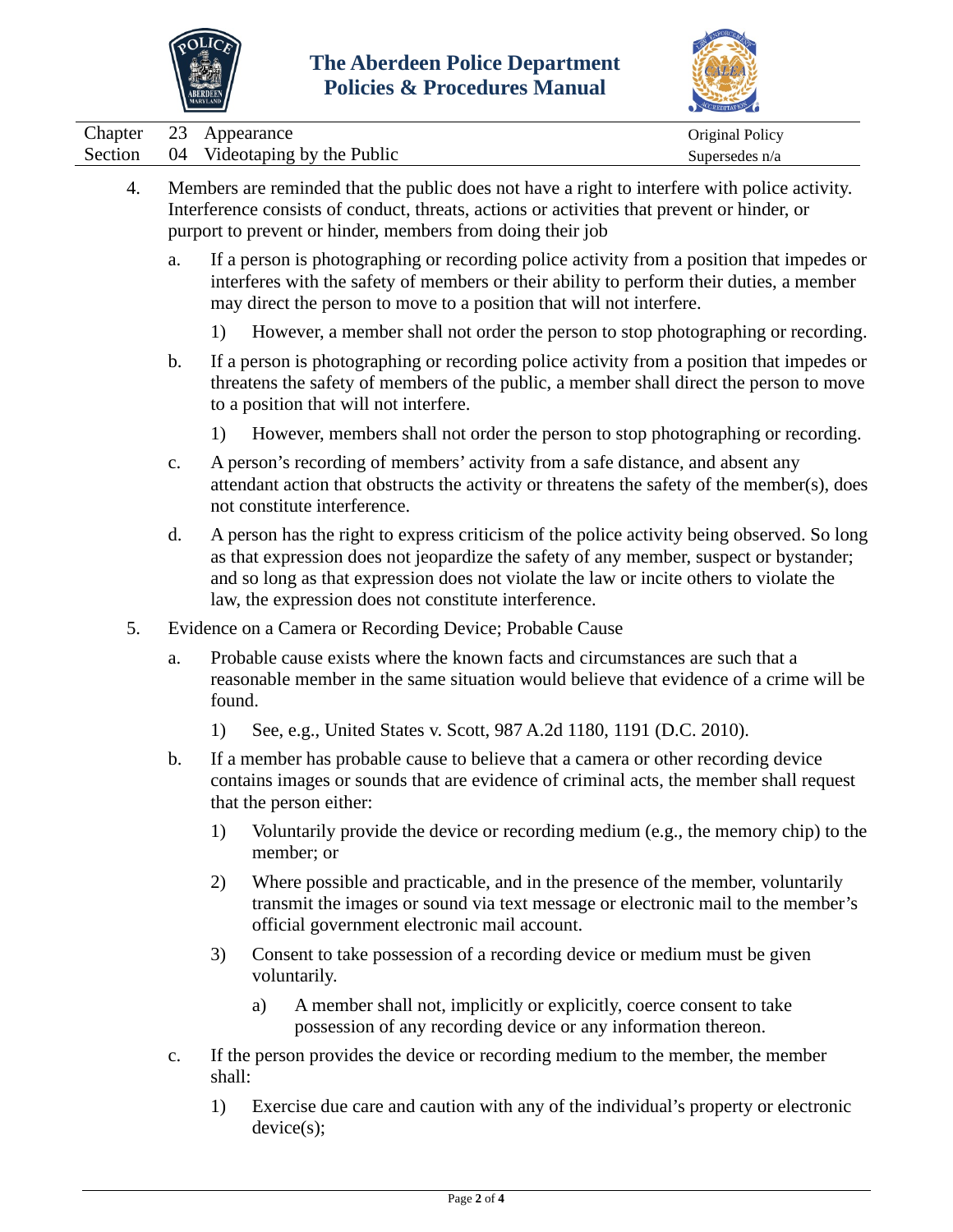



|                    |          |    |                                                                                                                                                                                                                                                                                                                                                                                                                         | CCREDITATION                      |
|--------------------|----------|----|-------------------------------------------------------------------------------------------------------------------------------------------------------------------------------------------------------------------------------------------------------------------------------------------------------------------------------------------------------------------------------------------------------------------------|-----------------------------------|
| Chapter<br>Section | 23<br>04 |    | Appearance<br>Videotaping by the Public                                                                                                                                                                                                                                                                                                                                                                                 | Original Policy<br>Supersedes n/a |
|                    |          | 2) | Obtain Incident Report numbers for the evidence obtained, and provide the IR<br>numbers to the individual;                                                                                                                                                                                                                                                                                                              |                                   |
|                    |          | 3) | List the individual's property or electronic device in the appropriate "Property"<br>listing/Evidence Recovered" section of any police report(s).                                                                                                                                                                                                                                                                       |                                   |
|                    |          | 4) | Document the member's request and the individual's response in the narrative of<br>applicable police reports and other documents; and                                                                                                                                                                                                                                                                                   |                                   |
|                    |          | 5) | Submit the device(s) to the Criminal Investigation Division to access any relevant<br>material as quickly as practicable. Members shall not attempt to view, download,<br>or otherwise access any material contained on the device.                                                                                                                                                                                     |                                   |
|                    | d.       |    | If the individual declines to voluntarily provide the device or recording medium, or to<br>electronically transmit the sound and/or images where possible and practicable, and the<br>member believes that exigent circumstances exist insofar as the evidence of criminal<br>activity will be lost absent a seizure of the device, the member shall contact the<br>Lieutenant, Criminal Investigations Division (CID). |                                   |
|                    |          | 1) | The Lieutenant, CID, or other official with supervisory authority over the<br>member, must be present at the scene before a member takes any significant<br>action involving a person's use of a recording device.                                                                                                                                                                                                      |                                   |
|                    |          |    | This includes warrant less search or seizure of a camera or recording<br>a)<br>device, or an arrest.                                                                                                                                                                                                                                                                                                                    |                                   |
|                    |          | 2) | The member shall inform the Lieutenant, CID, of the nature of the evidence of<br>criminal acts believed to be contained on the device.                                                                                                                                                                                                                                                                                  |                                   |
|                    |          | 3) | The Commander, CID, shall, in consultation with the Chief or his designee,<br>determine whether exigent circumstances, including the seriousness of the<br>possible crime at issue, permit the seizure of the device without a warrant.                                                                                                                                                                                 |                                   |
|                    |          |    | Warrant less seizure is permissible only when:<br>a)                                                                                                                                                                                                                                                                                                                                                                    |                                   |
|                    |          |    | There is probable cause to believe that the property holds contraband<br>i.<br>or evidence of a crime; and                                                                                                                                                                                                                                                                                                              |                                   |
|                    |          |    | The exigencies of the circumstances demand it or some other<br>ii.<br>recognized exception to the warrant requirement is present.                                                                                                                                                                                                                                                                                       |                                   |
|                    |          | 4) | If the Commander, CID finds that exigent circumstances permit the seizure of the<br>device without a warrant, approval shall be given to the member for the seizure.                                                                                                                                                                                                                                                    |                                   |
|                    |          | 5) | The member shall obtain and provide IR numbers to the individual possessing the<br>device.                                                                                                                                                                                                                                                                                                                              |                                   |
|                    |          |    | Any such seizure must be a temporary restraint intended to preserve<br>a)<br>evidence until a warrant can be obtained. Illinois v. McArthur, 531 U.S. 326,<br>334 2001).                                                                                                                                                                                                                                                |                                   |

- 6. Viewing/Listening to Evidence on a Camera or Recording Device
	- a. Absent exigent circumstances, members shall obtain a search warrant before viewing photographs or listening to recordings on a camera or memory chip that has been seized as evidence.